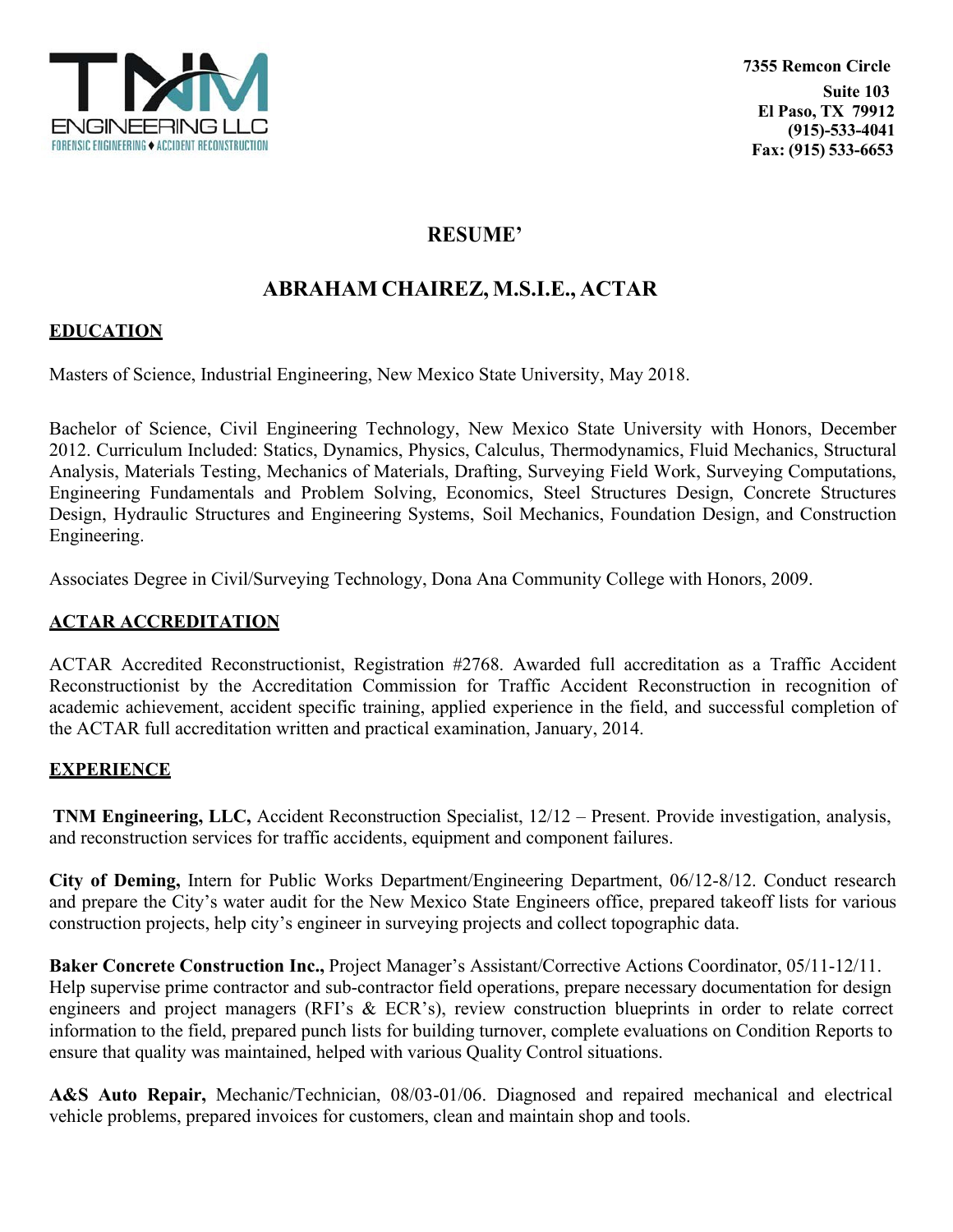#### **SPECIALIZED TRAINING / CONTINUING EDUCATION**

"Traffic Crash Reconstruction I", Northwestern University Center for Public Safety, October, 2013, 80 hours. Curriculum included vehicle dynamics and Newton's laws, basic statics, heavy truck accident reconstruction, conservation of momentum, energy, crush analysis and speed estimates from damage, marks on the road, driver strategy and tactics, derivation of equations, case presentation, testimony, report writing, exhibits. Case studies included cars, trucks, trains, and pedestrians.

CDR Technician Certified. Bosch Crash Data Retrieval Technician online Course by Institute of Police Technology and Management, August 16, 2013. Included updated training for securing data from airbag control modules, rollover sensor modules, and powertrain control modules.

"Crash Data Retrieval Summit", Houston Texas, January, 2014, 20 hours. Curriculum included EDR data from CDR supported European Vehicles, Hyundai and Kia Data Overview, integrating CDR into an analysis, Toyota brake data, Analysis of EDR Delta-V reporting in the small overlap crash test, Assessing and accessing the OBDII port.

"Faro Laser Scanner training program" El Paso, Texas, February, 2013. Included training for Faro Laser Scanner in the use of Accident Reconstruction and Data collection, use of Scene software to evaluate accident scene and vehicles, measurements and point cloud data acquisition.

"Accessing and Interpreting Heavy Vehicle Event Data Recorders", SAE International, May, 2015. Curriculum included how to use various methodologies for accessing and imaging data from HVEDRs while preserving the data in its original electronic format within the control module. Compile documentation of the vehicle and the imaged HVEDR data to properly establish foundational facts that tie the data to the vehicle and to ensure the reliability of incident specific data. Properly interpret data from HVEDRs and understand the limitations of this data. Analyze HVEDR data in the context of collision reconstruction

"CDR Analysis and Applications Course", Crash Data specialists, LLC, El Paso, TX, October 2015. Included training to understand the function of the Event Data Recorder information present in some electronic control modules on most late model production passenger vehicles as supported by the latest version of the CDR Software.

"Commercial Vehicle Crash Investigation" Course by Institute of Police Technology and Management, August, 2017. Course included detailed information of the nomenclature and operation of commercial motor vehicles. Provide understanding of mechanical components, parts and pieces of the commercial motor vehicle and how they may factor into an investigation.

"Techniques of Crash Investigation" Course by Institute of Police Technology and Management, April 2019.

"Investigation of Pedestrian Collisions" Course by Institute of Police Technology and Management, April 2019.

"UAVs in Crash Reconstruction" Course by Institute of Police Technology and Management, April 2019.

"Motorcycles: Myths, Methodologies & Momentum" Course by Institute of Police Technology and Management, April 2019.